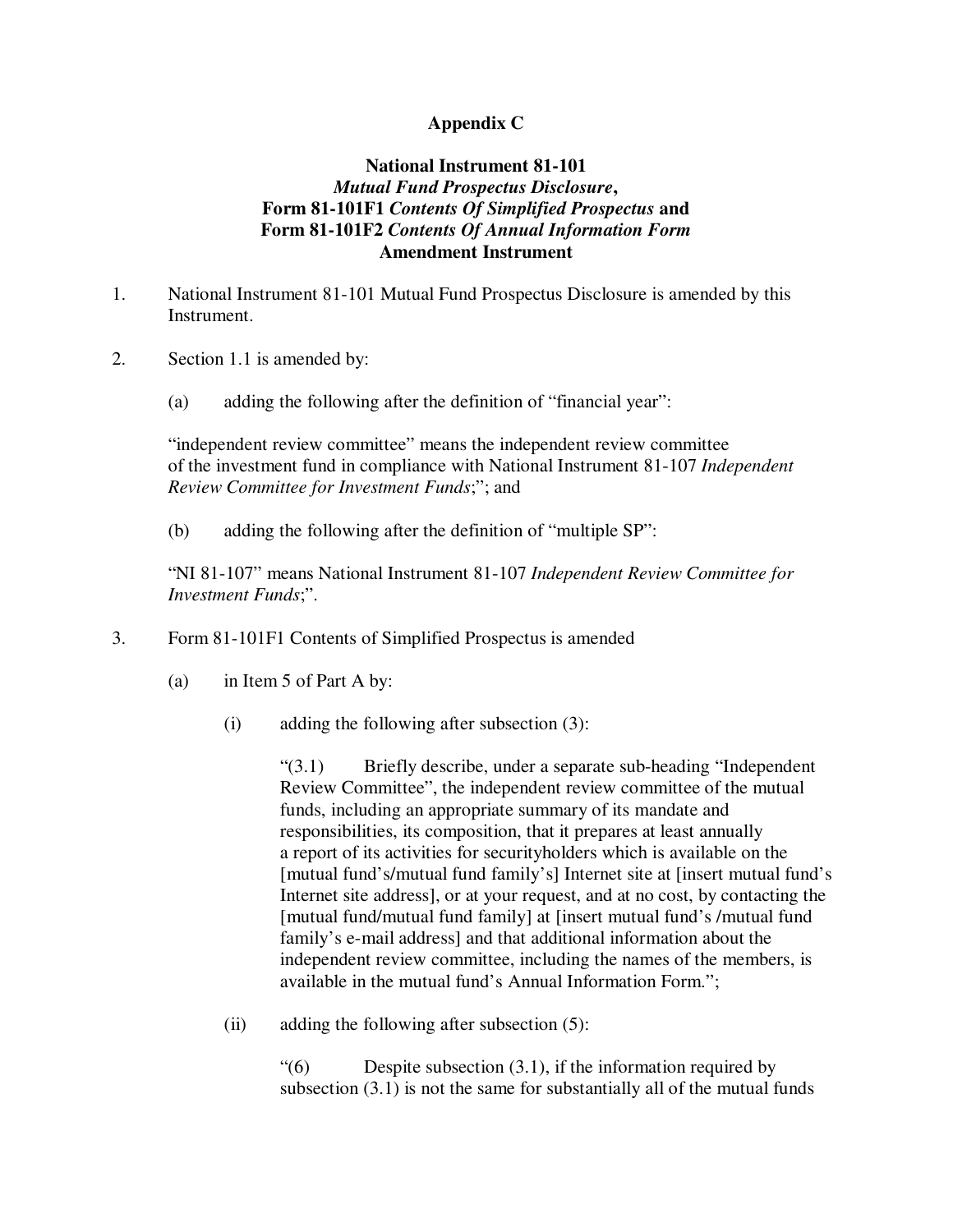described in the document, provide only that information that is the same for substantially all of the mutual funds and provide the remaining disclosure required by that subsection under Item 4(3.1) of Part B of this Form."; and

(iii) adding the following Instruction after Instruction (2):

"(3) *The information about the independent review committee should be brief. For instance, its mandate may in part be described as "reviewing, and providing input on, the manager's written policies and procedures which deal with conflict of interest matters for the manager and reviewing such conflict of interest matters." A cross-reference to the annual information form for additional information on the independent review committee and fund governance generally should be included."*.

(b) in Item 8 of Part A by adding the following after subsection  $8.1(3)$ :

"(3.1) Under "Operating Expenses" in the table, include a description of the fees and expenses payable in connection with the independent review committee."

(c) in Item 4 of Part B by adding the following after subsection (3):

"(3.1) Briefly describe, under a separate sub-heading "Independent Review Committee", the independent review committee of the mutual funds, including an appropriate summary of its mandate and responsibilities, its composition, that it prepares at least annually a report of its activities for securityholders which is available on the [mutual fund's/mutual fund family's] Internet site at [insert mutual fund's Internet site address], or at your request, and at no cost, by contacting the [mutual fund/mutual fund family] at [insert mutual fund's /mutual fund family's e-mail address] and that additional information about the independent review committee, including the names of the members, is available in the mutual fund's Annual Information Form.".

- 4. Form 81-101F2 Contents of Annual Information Form is amended
	- (a) in Item 4 by adding the following after subsection  $(2)$ :
		- $\mathcal{L}(2.1)$  If the mutual fund has relied on the approval of the independent review committee and the relevant requirements of NI 81-107 to be exempted from any of the investment restrictions contained in securities legislation, including NI 81-102, provide details of the permitted exemptions.